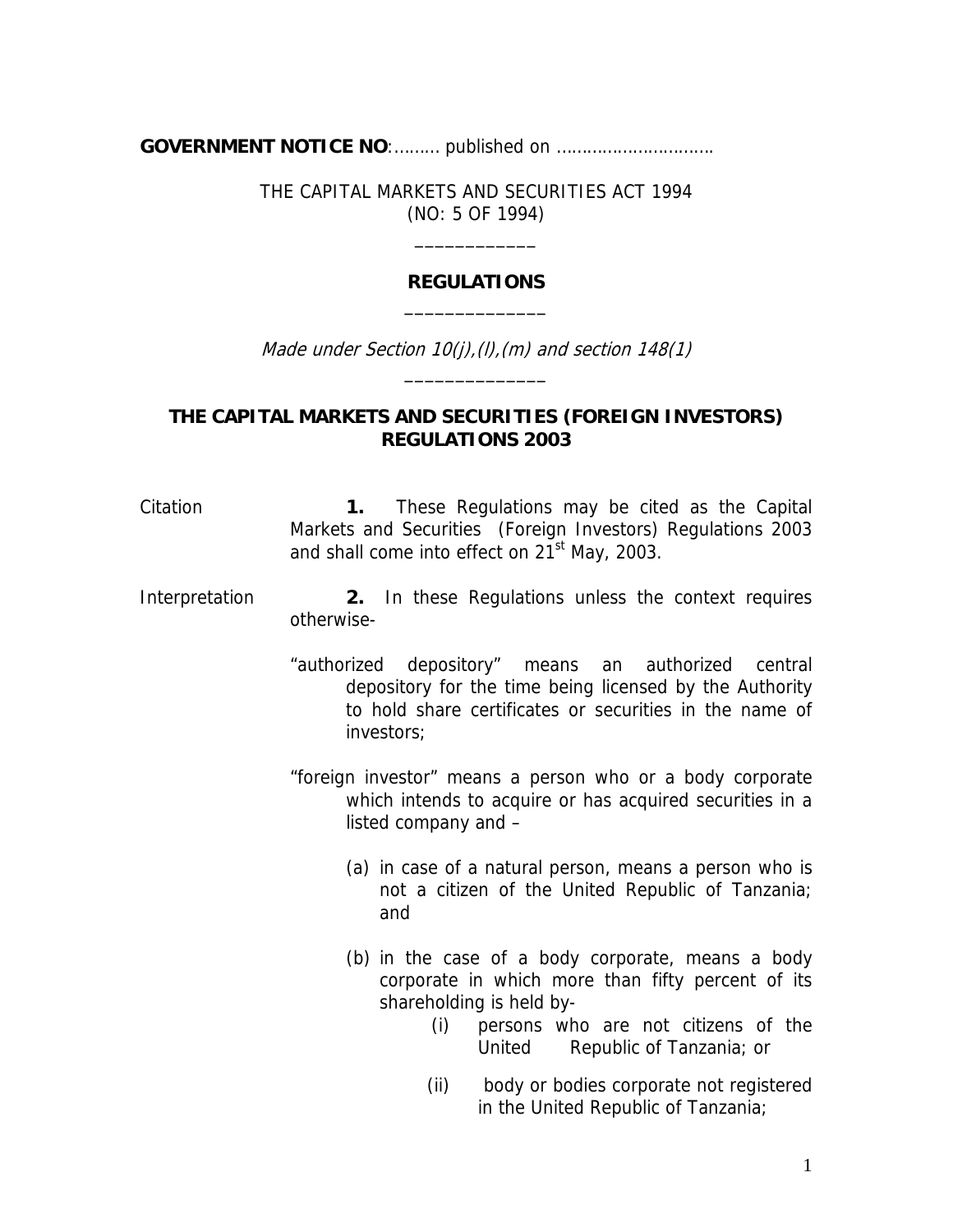- "issuer" means a company or other legal entity whose securities are subject of an application for listing or have been listed;
- "institutional investor" means a body corporate whose ordinary business is to hold, manage or invest funds in connection with retirement benefits, insurance contracts, mortgage and savings schemes and any fund or scheme in the nature of a collective investment;
- "listed" means being admitted to the official list of a stock exchange and listing shall be construed accordingly;
- "listed company" means an issuer any part of whose securities have been listed;
- "official list" means the register of securities maintained by a stock exchange;
- "public issue" means an offer of an issuer's securities to the public;

"national of the prescribed territory" in relation to-

- (a) a natural person, means a citizen of the prescribed territory;
- (b) a body corporate, means a company incorporated under the law regulating the affairs of companies in the prescribed territory in which citizens or Government of the prescribed territory has beneficial interest in at least fifty per centum of the ordinary shares of such company, or any other body corporate established or incorporated in the prescribed territory under the provisions of any written law.

"prescribed territory" means the Republic of Kenya or the Republic of Uganda;

Participation of investors **3.**-(1) A foreign investor may purchase the securities of a listed company or of an issuer in respect of which the issuer is making a public issue.

foreign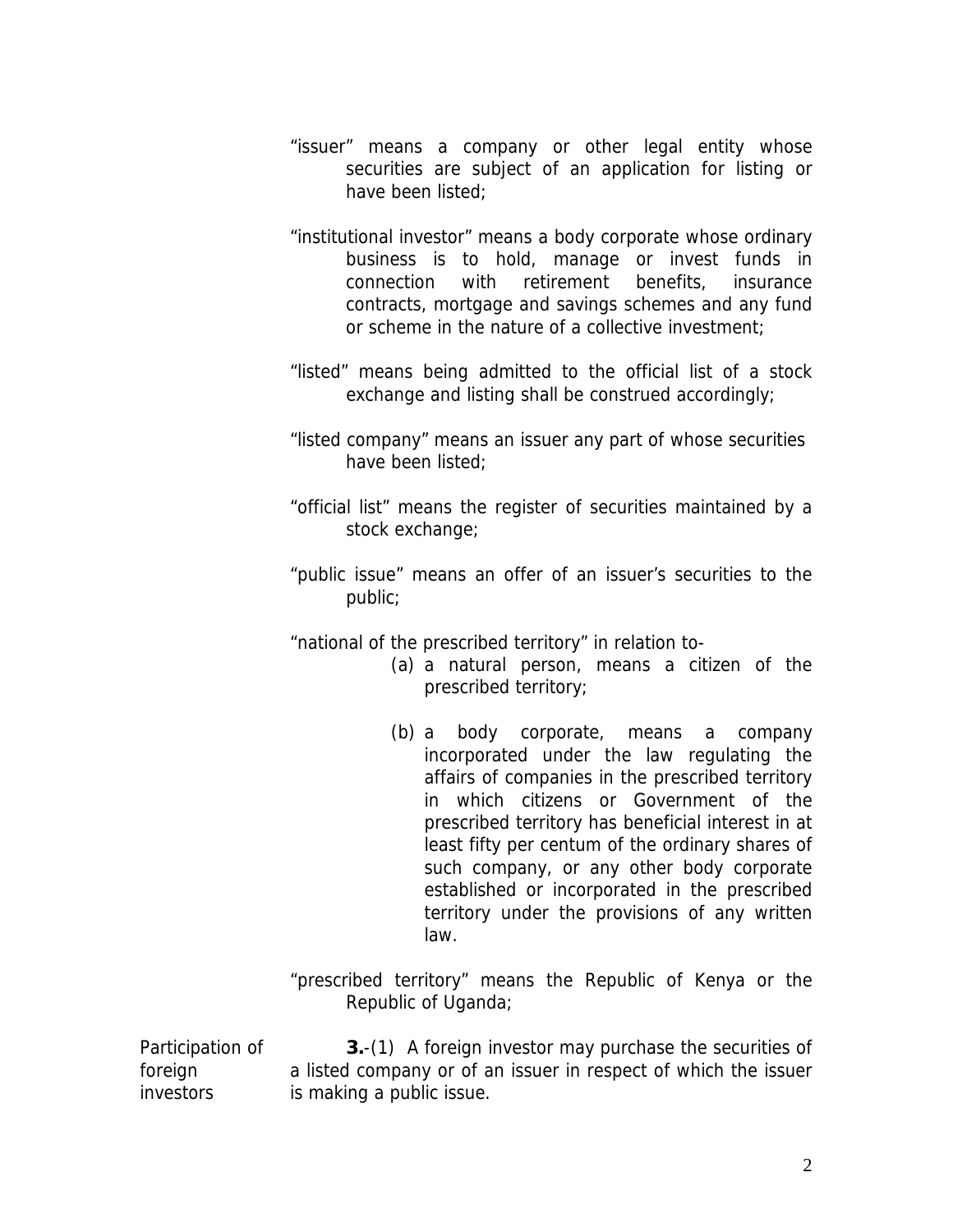(2) Notwithstanding the provisions of Regulation 3 (1), and with the exception of financial institutions a foreign investor shall not participate in the selling, purchasing or otherwise of Government securities.

 (3) In this Regulation "Financial Institution" shall have the meaning ascribed to it under the Banking and Financial Institutions Act, 1991.

 (4) A foreign investor may purchase the securities of an issuer if the aggregate of the securities to be held by foreign investors does not exceed a maximum limit of sixty percent of the total number of the issued securities of an issuer.

 (5) For avoidance of doubt, Regulation 3 (3) shall not be construed to preclude Tanzanians from participating in the purchase of securities of issuers, which fall in the category of the limit prescribed in Regulation 3 (3).

 (6) The securities purchased by a single individual foreign investor or by two or more foreign investors jointly, shall not exceed one percent of the total number of the issued securities of an issuer.

 (7) The shares purchased by a single institutional foreign investor or by two or more institutional foreign investors jointly shall not exceed five percent of the total number of the issued securities of an issuer.

 (8) Notwithstanding the provisions of Regulation 3 (3), an issuer may, with prior written approval of the Authority in case of a public issue, allot the securities in excess of the prescribed limit to residents of the prescribed territory and foreign investors in that order, if Tanzanians do not take the securities.

**4.**-(1) A stock exchange shall prepare in respect of each day, a report showing-

> (a) the number of securities of each listed company traded on that day; and

Report by **Stock** exchange to the Authority and Bank of Tanzania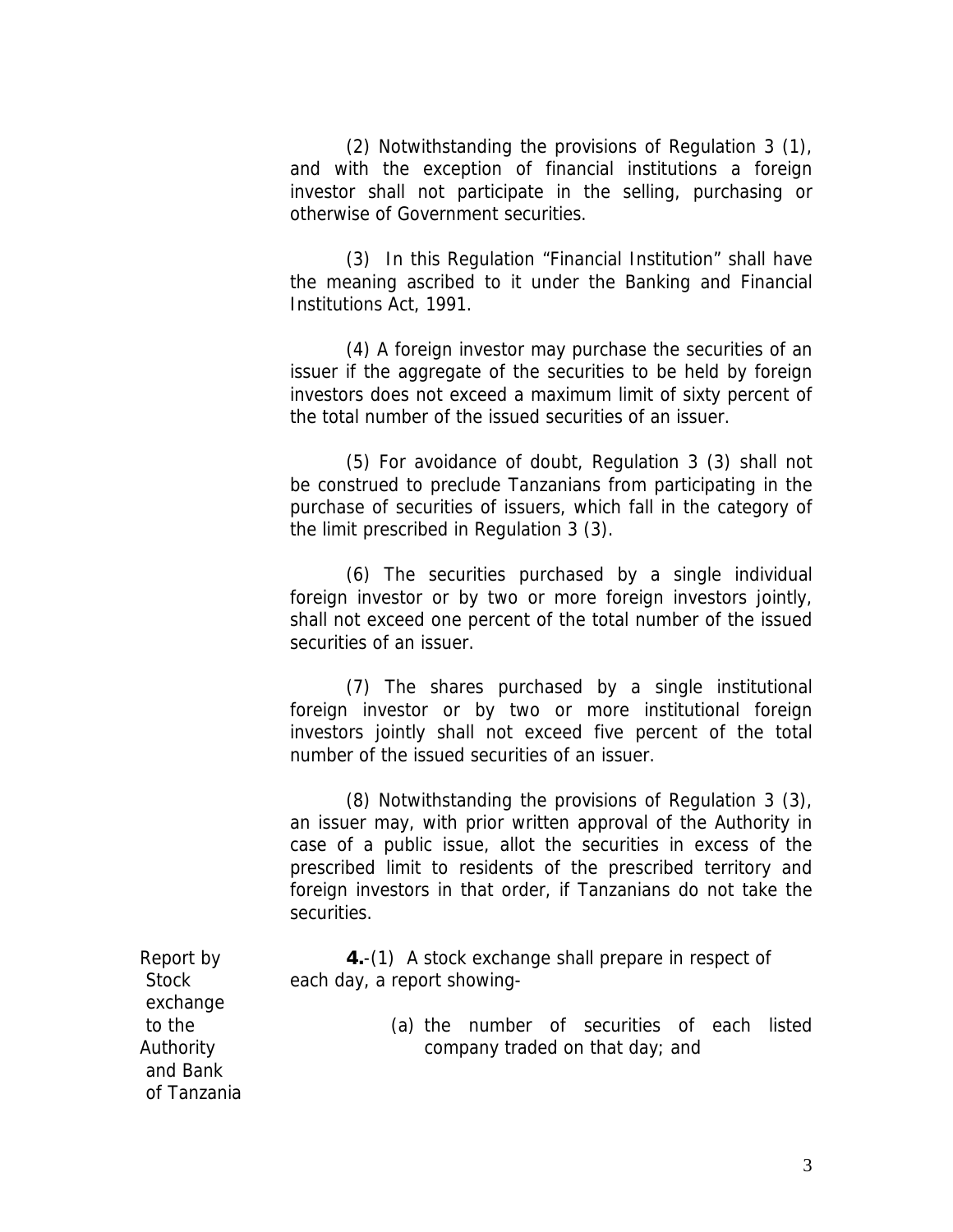(b) the per centum of securities of each listed company held by foreign investors

 and shall furnish that report to the Authority before the commencement of trade on the next trading day and on monthly basis, to the Bank of Tanzania.

 (2) A stock exchange shall post in a prominent place at its principal place of business, the report prepared under this Regulation.

Deposit of securities with an authorized depository

**5.**-(1) A dealer or broker shall deposit the securities registered in the name of a foreign investor with an authorized depository designated by the foreign investor.

 (2) An authorized depository shall hold in its custody the securities referred to in Regulation 5 (1) in accordance with the provisions of the law regulating the custody of securities.

 (3) Where the issuer's securities are immobilized or dematerialized, the securities shall be held by an authorized depository.

**6.** An authorized depository shall, in respect of each month, prepare a report showing the statement of accounts of the securities in its custody and shall furnish such report to the Authority and the Bank of Tanzania within seven days after the end of every month.

Saving provisions **7.**-(1) These Regulations shall not require a foreign investor who, at the commencement of these Regulations, holds securities of an issuer in excess of the limit prescribed in these Regulations, to dispose of the excess securities.

> (2) Subject to Regulation 7 (1), the securities held by the foreign investor who, at the commencement of these regulations exceeded the prescribed limit, may be sold so that the aggregate of the securities of that issuer held by foreign investors does not exceed the limit prescribed in these Regulations.

Report by authorized depository